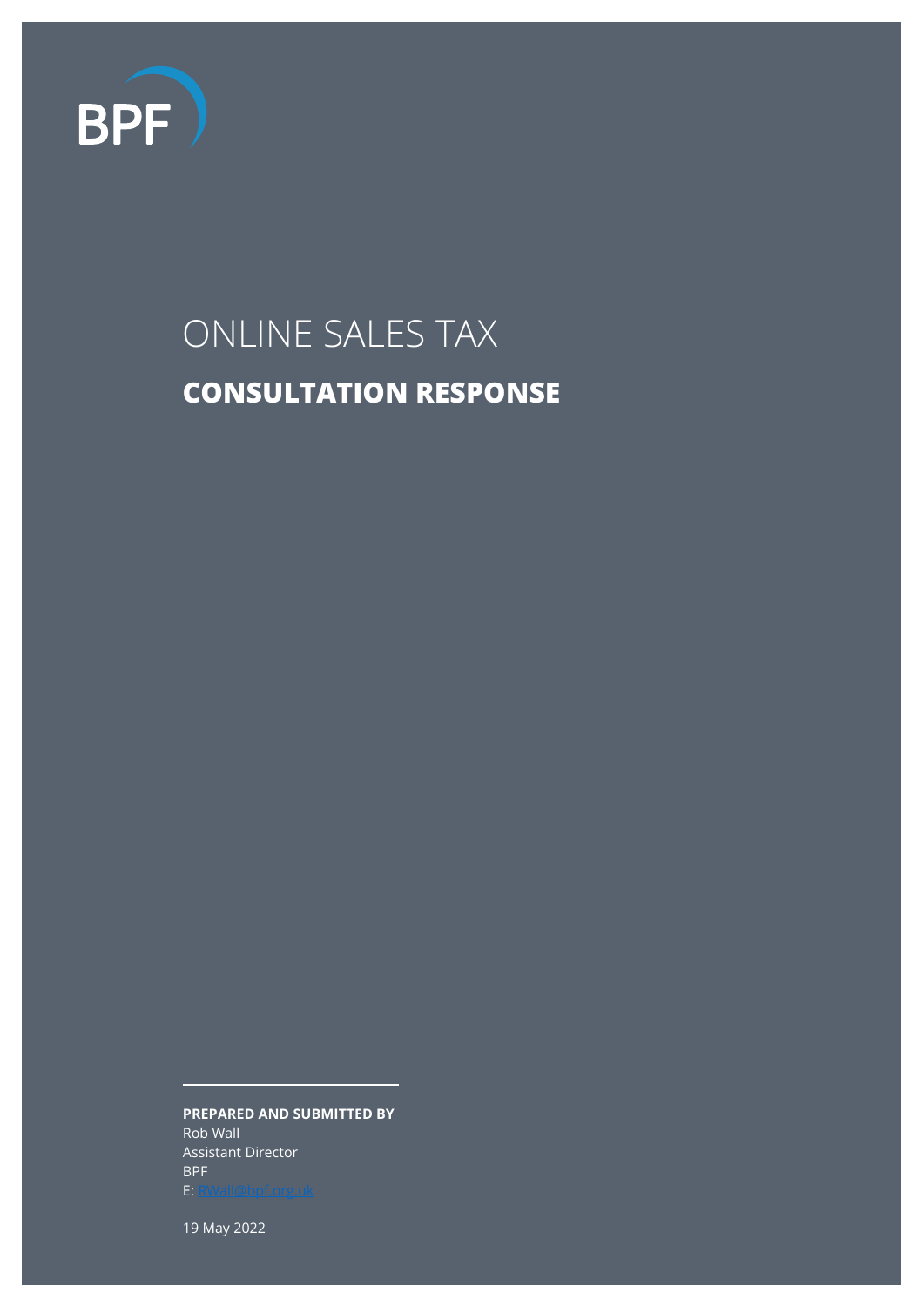

# **INTRODUCTION**

#### **INTRODUCTION**

The British Property Federation (BPF) represents the UK real estate sector, an industry which contributed more than £116bn to the economy in 2020 and supported more than 2.4 million jobs.

In our 2020 [response](https://bpf.org.uk/media/3362/bpf-response-bus-rates-cfe-tranche-2-30-oct-2020-2.pdf) to the [Fundamental Review of Business Rates,](https://assets.publishing.service.gov.uk/government/uploads/system/uploads/attachment_data/file/903429/Business_Rates_Review_-_CfE.pdf) we set out our initial views on the possible benefits and risks of an online sales tax (OST). We recognised the value in exploring new approaches to reduce business rates but set out some high-level reservations about an OST in terms of cost, complexity and administration. We concluded that we need to see the detail of a proposed OST, and understand the policy intention behind the introduction of the tax, before we can provide substantive comment on the benefits or risks of an OST.

Our position remains unchanged.

All BPF members agree on the need for fundamental reform of business rates. However, there are differing views on whether an OST might be part of the solution. Without more detail on the scope and design of the tax, and on the policy drivers behind the tax (including a better articulation of the "problem" with the business rates system the tax is intended to fix and how revenues from an OST will be targeted), we are not able to provide a definitive sector response.

However, we would make the following comments:

- to assess impact and determine whether the benefits of an OST outweigh the costs, the Government needs to provide more clarity on exactly how revenues raised will be used to reduce business rates, and for whom. Any assessment should also take account of the 2023 revaluation of business rates in England and the reforms of the system announced by the Chancellor in his Autumn budget;
- we would challenge the assumption in the consultation paper that a cut to business rates would automatically flow to the property owner, and not the retailer. Not only is [45%](https://bpf.org.uk/media/3278/bpf-pia-property-report-2017-final.pdf) of UK commercial property owner-occupied, but long-term rental agreements and the highly competitive nature of the retail rental market means that the capitalisation of retail rates into rents would be the exception and not the rule; and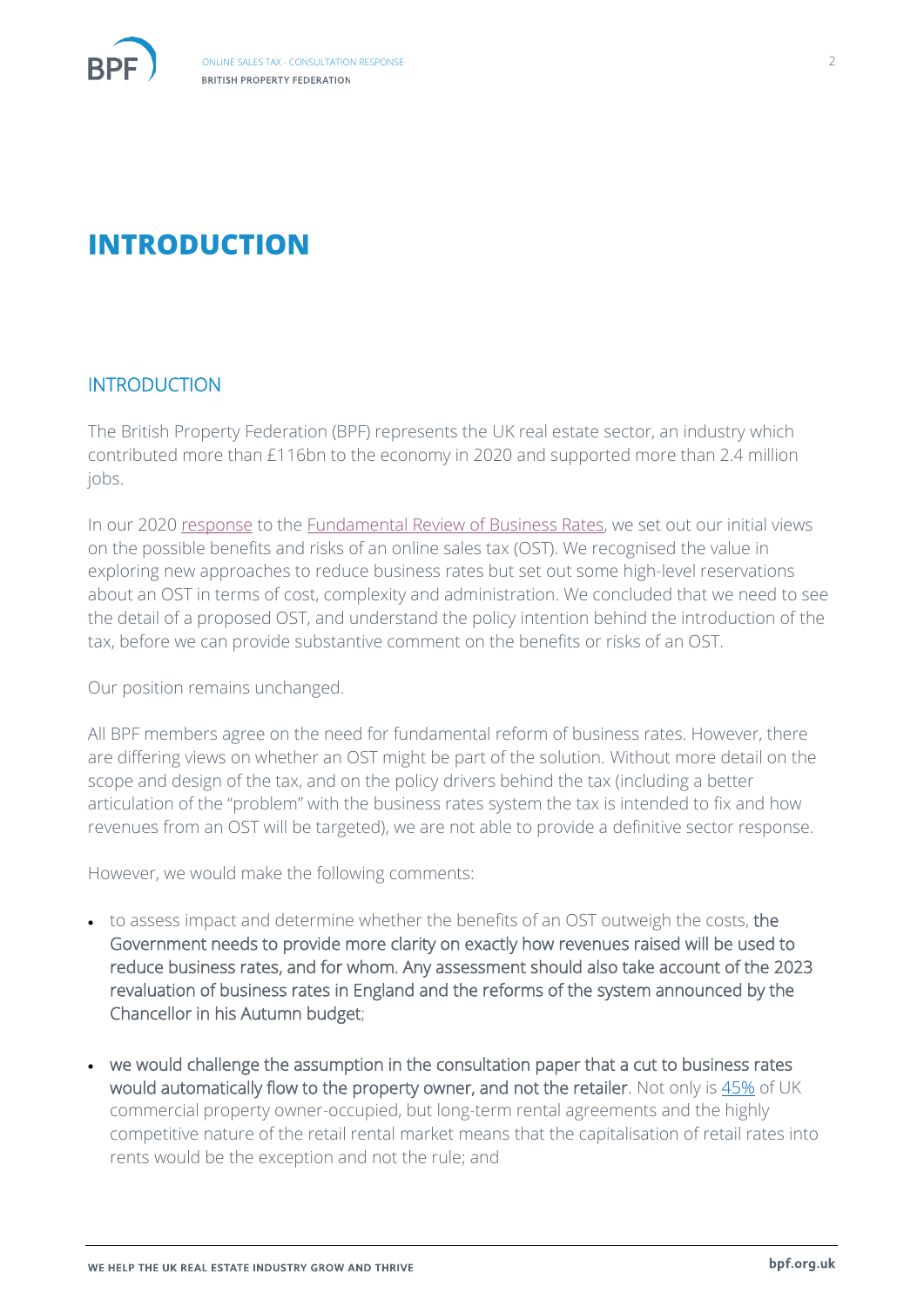

• if Ministers decide to move forward with the introduction of an OST, we expect the Government to consult further on the technical detail of such a tax. This should be in the form of a technical consultation, ahead of any subsequent consultation on draft legislation.

We would also repeat our call for more fundamental reform of the business rates system. Whether or not an OST is introduced, the system still needs radical change. In particular, we need to reduce the overall burden of business rates by resetting the multiplier at a fairer level, abolish downwards transitioning from the 2023 revaluation to ensure that the hard-hit retail sector immediately benefits from a [projected £8.5bn boost,](https://bpf.org.uk/media/press-releases/emergency-intervention-on-business-rates-can-bring-forward-85bn-boost-for-high-streets/) and provide additional business rates relief on empty properties. Whatever the final decision about an OST, we need action now to support our retail sector.

## RESPONSE TO CONSULTATION

The BPF provides a voice for UK real estate. We do not represent the retail sector, or the ecommerce sector, and are not able to respond to most of the questions in the consultation paper. We have limited our response to general principles and to those issues most relevant to our membership.

#### Scope

The consultation paper asks a number of questions about the scope of a potential OST.

We are not able to comment in detail on which goods and services should be brought within the scope of an OST. However, we would note that defining scope will be complex and potentially controversial.

As the consultation paper recognises, it is increasingly difficult to distinguish before online and offline activity and – if the scope of the tax is set broadly – there is potential for the tax to apply to the many high street retailers who have online channels, which would seem counter-productive to the policy intention behind an OST. There is also the potential for some of the activities of some BPF members, such as those providing financial services, to be brought within scope of an OST. This again seems to run counter to the purpose of an OST and we would oppose the tax being applied in this way.

Given the complexities involved, we expect the Government to consult further on the technical detail of an OST if Ministers decide to move forward with the introduction of such a tax. This should be in the form of a technical consultation, ahead of any subsequent consultation on draft legislation.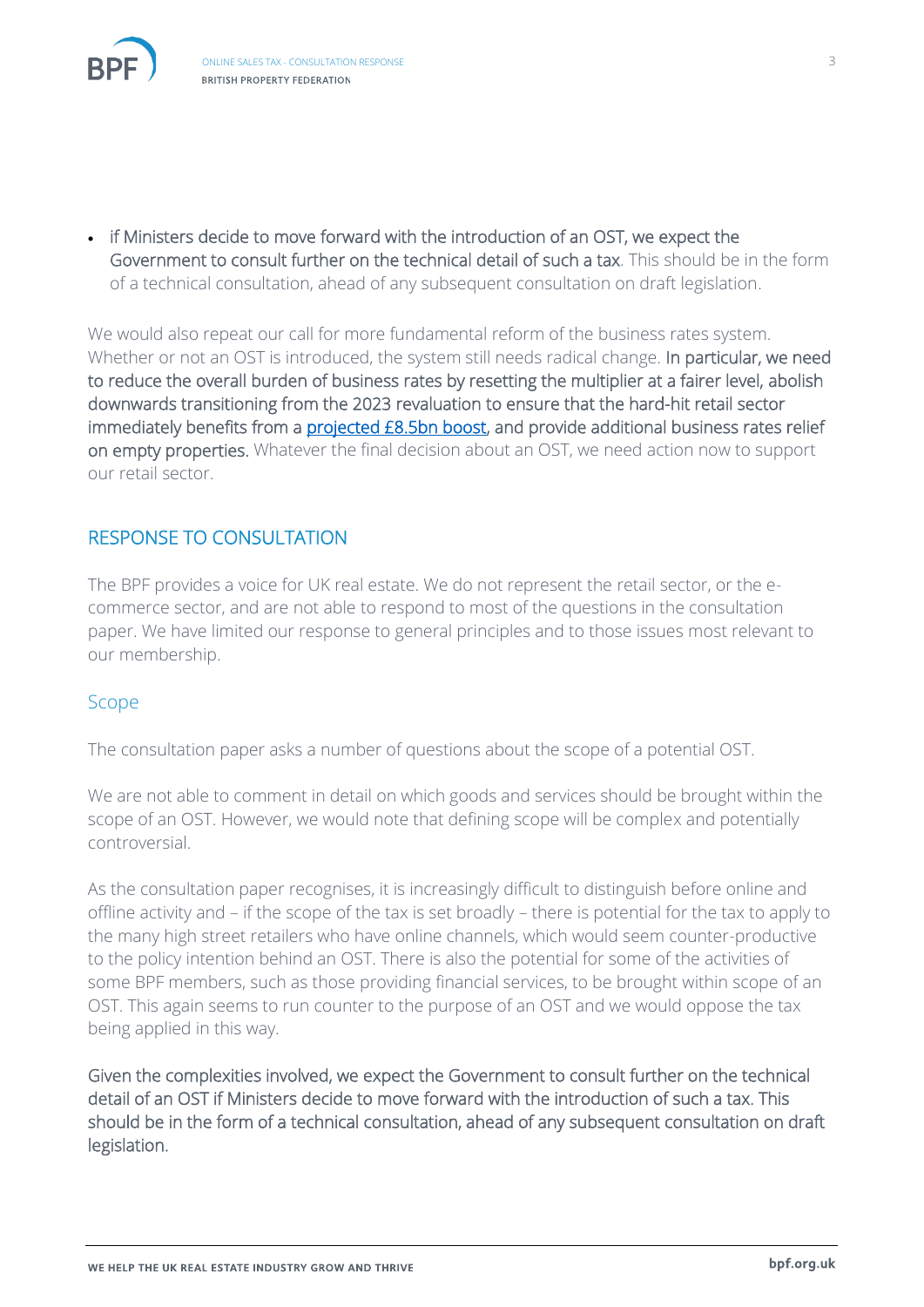

We note that, if introduced, there is no guarantee that revenues raised from a UK-wide OST would be used to mitigate business rates in all parts of the UK. We recognise that this would be a decision for the Devolved Administrations but would be looking for some reassurance that the link between an OST and reducing business rates in England would be replicated across the UK.

#### Design

The consultation paper explores the design and administration of a possible OST and asks a series of related questions.

The only observation we would make is that, as with scope, designing an OST will be complex and potentially costly. As acknowledged in the consultation paper, there is little international precedent for an OST, and it is not clear how a tax would apply to cross-border sales. The additional burden of an OST on taxpayers could be significant and there must be real concerns about unintended consequences.

These concerns reinforce our call for further consultation on the detail of an OST if the Government decides to proceed with the introduction of such a tax.

#### Impact

The consultation paper asks questions about the possible impact of an OST. We have limited our response to the questions on business rates.

## *Question 32: On balance, what would the impact be of an OST with business rates reductions on the scale described above, including on retailers that operate both online and offline?*

We are not able to form a view on the impact of an OST on business rates without more detail on how the tax will be applied and how any business rates relief will be calculated and targeted.

As the consultation paper notes, an OST is unlikely to raise sufficient revenue to replace business rates. This means that any meaningful business rates relief funded by an OST will need to be targeted, potentially resulting in some retailers being subject to the new OST but receiving no rates relief in return. We would need to understand the scope of the tax and the nature of the relief provided to assess the impact on retailers and on property owners.

We would also want to see the outcome of the business rates revaluation that is currently underway in England before coming to a firm view on the impact of an OST. [Research](https://www.avisonyoung.co.uk/revaluation-2023) suggests that the 2023 revaluation could result in a major re-allocation of the tax base, moving away from traditional retail to the logistics and distribution warehousing sectors, where strong growth has